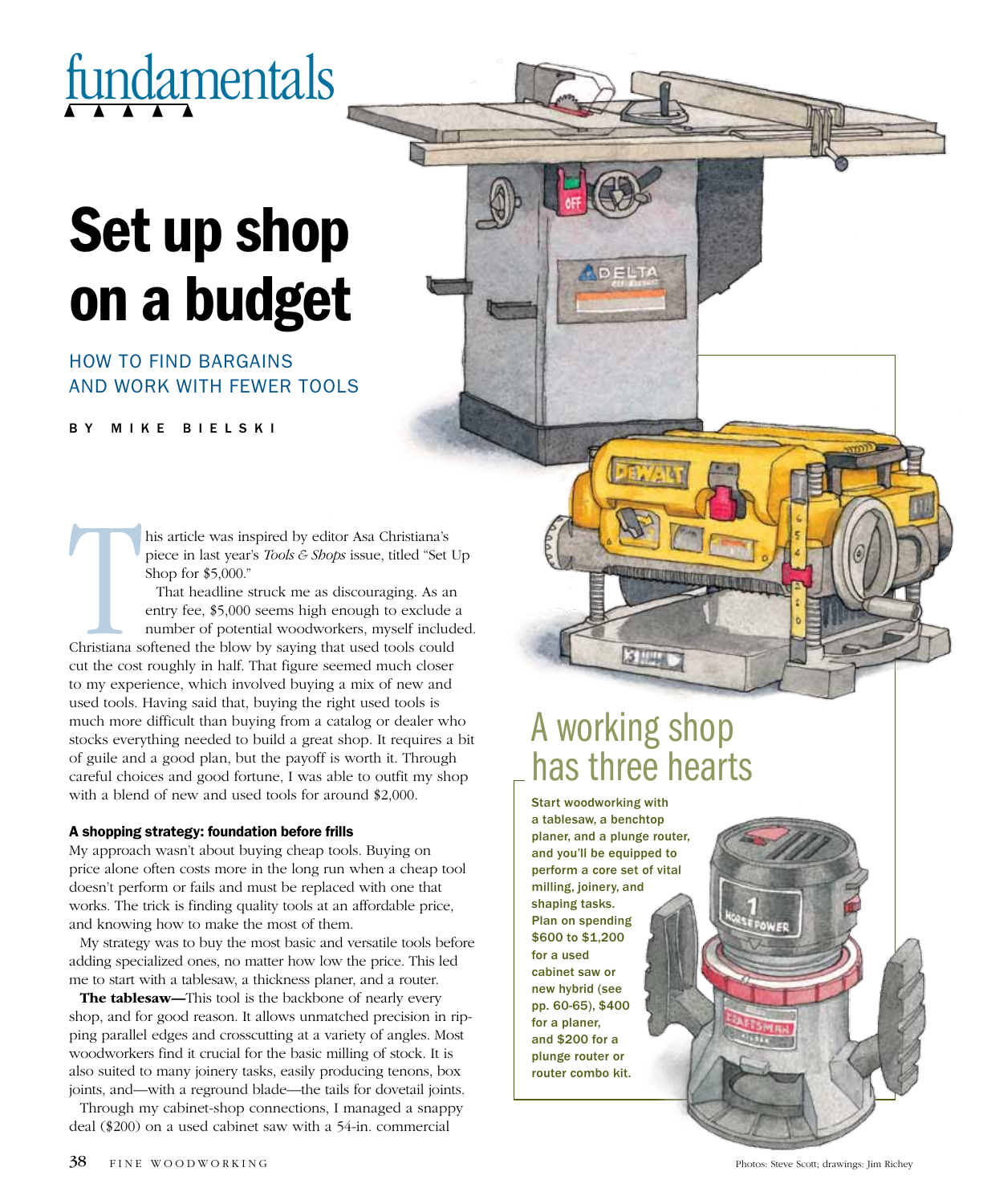### Jointing without a jointer



rip fence. That price would be hard to match, but it is possible to find a hybrid or used cabinet saw with a high-quality fence for \$600 to \$1,200. Some of them will run on 120v household current, meaning you won't have to rewire your shop for 240v service, but be sure to check for compatibility before you buy.

This style of saw will provide more power than a contractortype saw and have the high-quality rip fence you need to do good work. However, because they are favored by professionals and serious amateurs, cabinet saws are harder to find on the used market. Scour the classifieds and online sales (be sure to check industrial auction sites as well), and do some networking. Check the bulletin board at your hardwood supplier and ask the proprietors if they know of anyone selling a saw. Also call local cabinet shops. They sometimes have a surplus tool sitting idle that they'd be willing to sell. Take your time in this step. A careful investment will pay dividends in the long run, but a well-intentioned compromise can cause long-term frustration.

The thickness planer—A thickness planer will significantly expand the creativity and craftsmanship of your work by allowing you to buy roughsawn stock and use wood of any thickness in your designs. Nowadays, a new planer often represents a

*Use the tablesaw to straighten a wavy edge. The jig's plywood sled rides on a long runner that sits in the miter slot. Make sure the blade is parallel to the slot. Secure the rough lumber with hold-downs*  edge-jointing Rough edge of board A pair of jigs lets you mill stock straight and flat using only a thickness planer and a tablesaw. T-track for hold-downs Sandpaper to grip board Push handle



Plywood sled



*so that the rough edge overhangs the sled slightly along its length.*

### face-jointing

*The thickness planer can joint a board's face. On this simple jig, the stock is supported by twin rows of wood screws driven into a platform and adjusted to meet the varying clearances on the underside of the board. The stock rides the sled cup side up. Slide the board slightly sideways to adjust the screws, then seat it firmly on the screw heads for planing.*

Runner for miter slot

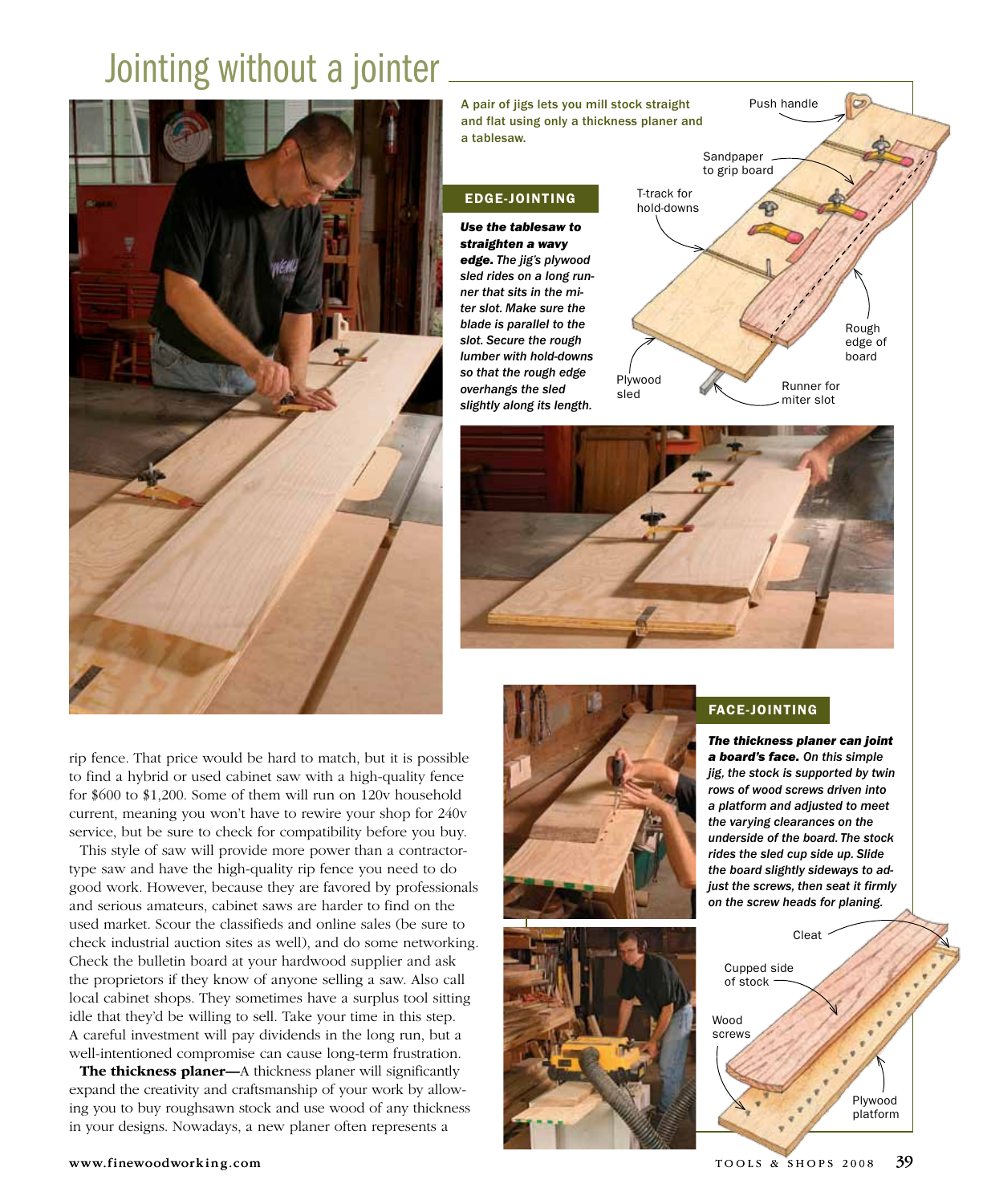## fundamentals <sub>continued</sub>

## Put the right power in your hands



*Cut curves without a bandsaw. A jigsaw can often handle the task, even on thick stock like this 8/4 maple. On stock this thick, premium blades are worth the extra cost. Cheaper versions can deflect, creating an out-of-square cut.*

There's a universe of handheld power tools, but a handful pay the largest dividends. Start with a jigsaw, a corded drill, and a randomorbit sander. Reconditioned tools are often a bargain.

> essential. A quality corded drill is much less expensive than a cordless one, and will never leave you without a charge. Also look for a quality random-orbit sander with a provision for dust collection.

ю

One of the best deals on portable power tools, including routers and sometimes planers, comes in the form of factoryreconditioned tools. These are primarily tools that have been repaired at the factory after failing quality inspections or being returned by customers. While they cannot be sold as new, they are identical to new tools in quality and appearance and usually feature the same warranty (be sure to check). Typical savings are anywhere from 15% to 30%, though you sometimes can find even bigger bargains. These tools can be found at Amazon.com and other online tool sellers. It is also possible to buy them through retail stores and, in some cases, directly from the manufacturer's Web site.

### Used hand tools are plentiful

Hand tools offer your best chance of finding a real bargain. Until the early 20th century, nearly all woodworking was done with hand tools, and their designs and uses have changed little. Most of the high-end planes on today's market, for example, are just

better value than a used model. In recent years, DeWalt and Ridgid have introduced portable

planers with chip-ejection fans, which work as a built-in dust collector. Dust collection is important for all tools, but essential for thickness planers. This feature can help delay the expense of a dust collector and thus reduce the overall cost of a planer. Speaking of dust collection, I should mention that I don't use a dedicated dust collector in my shop. I use a shop vac with a small hose for my sanders and a larger-diameter hose for the tablesaw and router table, and I depend on the built-in chipejection fan for my thickness planer.

The router—The router is the master when it comes to flexibility. Its potential far exceeds trimming and decorative edge treatments. A router will cut mortises, rabbets, and dadoes, and adding a router table builds in even more versatility, including biscuit joinery and raised-panel doors. But where the router distinguishes itself from all other tools is in its ability to produce identical parts using a pattern.

Other important power tools—A good jigsaw will help get you through many tasks, particularly cutting curves, that would otherwise require a bandsaw. Look for one with blade guides that keep blade deflection to a minimum. A handheld drill is also